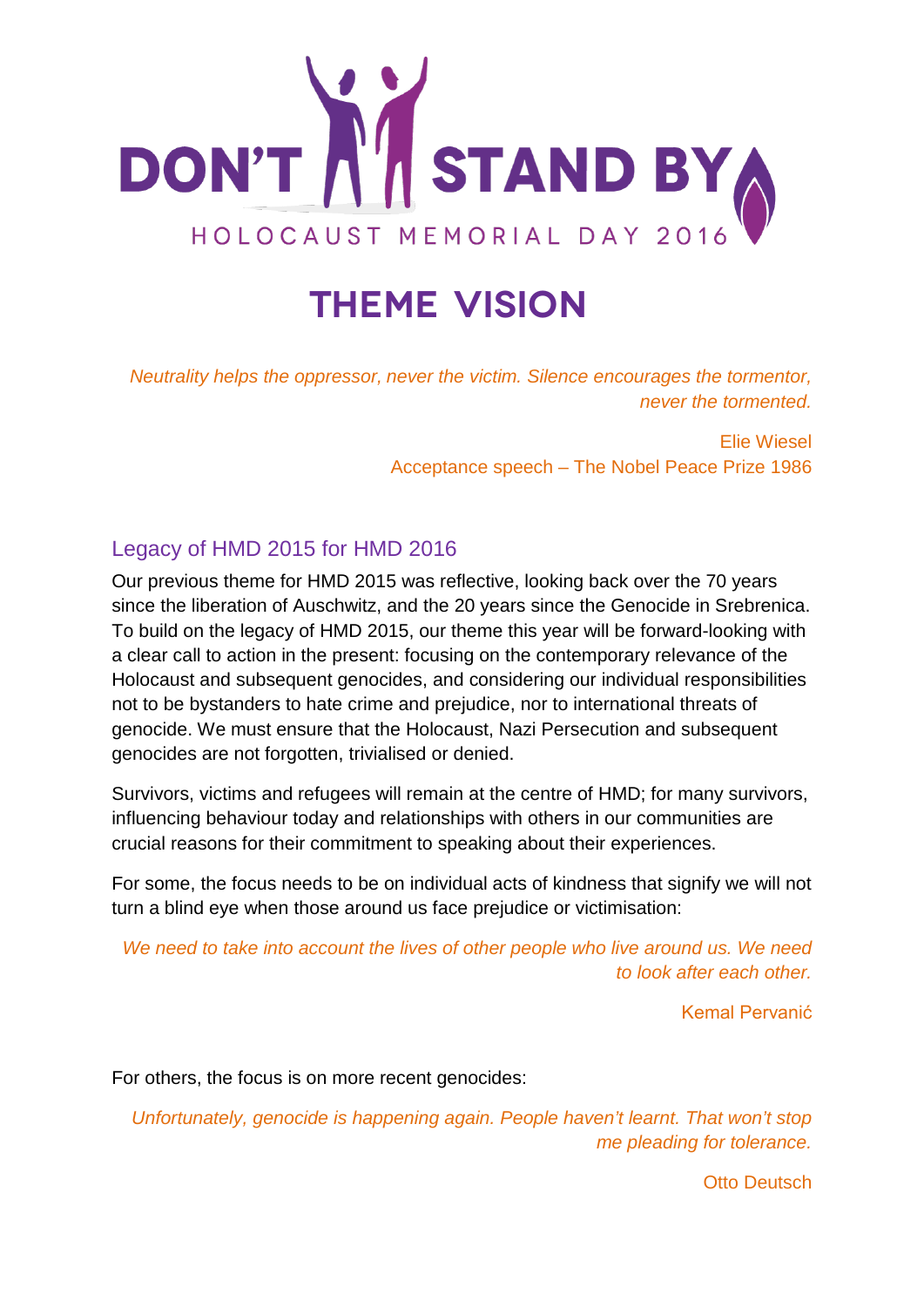

The central vision of Holocaust Memorial Day is to learn from the past in order to create a safer, better future. HMD 2016 will enable people to learn about the ways in which bystanders created cultures in which genocides were able to take place, and about the rescuers and resisters who challenged this. HMD 2016 will encourage people today to consider the ways in which they can choose not to be bystanders.

# Introduction to the theme for HMD 2016: Don't stand by

The Holocaust and subsequent genocides took place because the local populations allowed insidious persecution to take root. Whilst some actively supported or facilitated state policies of persecution, the vast majority stood by silently – at best, afraid to speak out; at worst, indifferent. Bystanders enabled the Holocaust, Nazi Persecution and subsequent genocides. They tolerated cultures where increasingly punitive and oppressive discrimination and hostile policies could separate populations and ultimately lead to ethnic cleansing, destruction and attempted annihilation of communities.

Those who did not 'stand by' whilst persecution took place were not only bravely acting as resisters and rescuers of individuals, they were also taking action against prevailing views and beliefs that saw some people's lives as worth less than others'.

People who did not 'stand by' in the Holocaust and in subsequent genocides were able to assist in many ways. Some brave people saved lives, giving a home or shelter to individuals and families who tried to escape. Others organised rescue efforts, arranged safe passages or accompanied children to safety.

Elie Wiesel has written powerfully about the impact of bystanders:

*I* swore never to be silent whenever and wherever human beings endure suffering *and humiliation. We must always take sides. Neutrality helps the oppressor, never the victim. Silence encourages the tormentor, never the tormented.* 

## **Bystanders**

*The world is a dangerous place not because of those who do evil, but because of those who look on and do nothing.*

## Attributed to Albert Einstein

The term 'bystanders' covers a wide range of behaviours. Examples include people who: stood by and watched as Jews were forced to clean pavements during the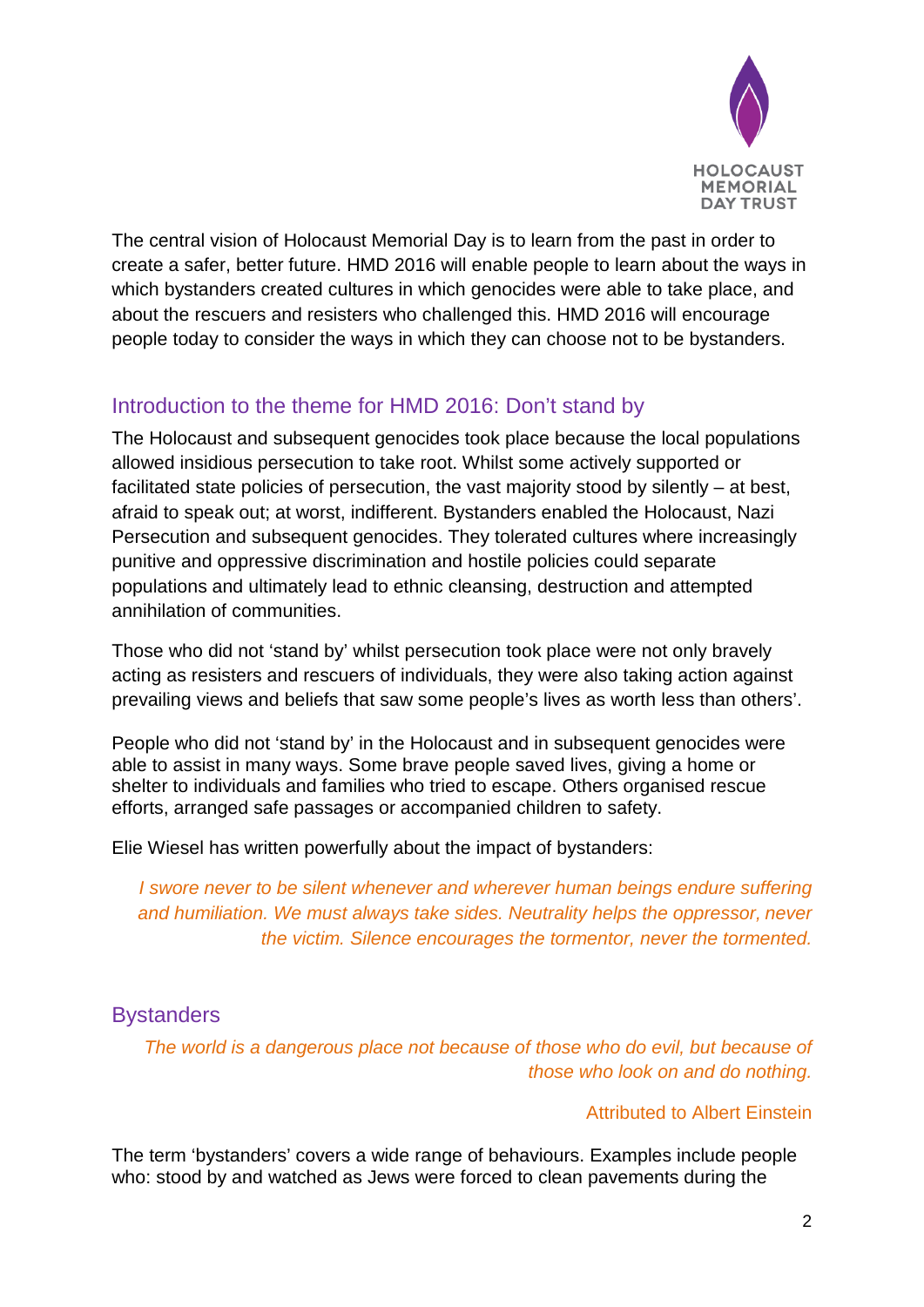

Holocaust; benefitted from selling stolen Jewish property during the Holocaust; accepted oppressive and discriminatory policies without question; enjoyed radio programmes which included commentary calling Tutsis 'cockroaches'; allowed neighbours to be deported to Omarska and other concentration camps.

Life stories:

[Hasan Hasanović](http://hmd.org.uk/resources/stories/hasan-hasanovi%C4%87) (Bosnia) – in Srebrenica, Dutch soldiers, stationed to secure the safe haven, stood by as the Bosnian Serb army committed genocide

## **Rescuers**

Rescuers saved lives in so many ways: hiding people, facilitating escape, restoring health, or giving new homes. They did so with immense bravery, putting not only themselves at risk of deportation or death, but also risking the lives of their family members too. Non-Jews who saved Jewish lives in the Holocaust have, where sufficient information is known, been honoured as *Righteous Among the Nations*.

There are also people who performed acts of rescue whilst not themselves being in danger. Such people often made sacrifices, (eg in terms of family life or financially), and rescued refugees in many ways, for example, by giving them a home.

Life stories:

[Vera Schaufeld,](http://www.hmd.org.uk/vera) one of the children rescued by [Sir Nicholas Winton](http://hmd.org.uk/resources/stories/hmd-2016-sir-nicholas-winton)

[Susanne Kenton,](http://www.hmd.org.uk/susanne) one of the children rescued by the *Kindertransport*, and given a home by Sydney and Golda Bourne

[Carl Wilkens,](http://hmd.org.uk/resources/stories/hmd-2016-carl-and-teresa-wilkens) the only US citizen to stay in Rwanda during the 1994 Genocide

## Resistance and challenge

Resisters challenged the prejudice that was insidiously being cultivated around them and fought against the regimes of persecution.

Resistance took many forms. Examples include forging documents, giving money, keeping property safe throughout the war and offering bonds. There are many examples of people fighting against the prevailing ideology. Some, often at great personal risk, documented and archived what was happening, to bear witness and record testimony and experiences. Others have challenged prevailing narratives through journalism or other writings.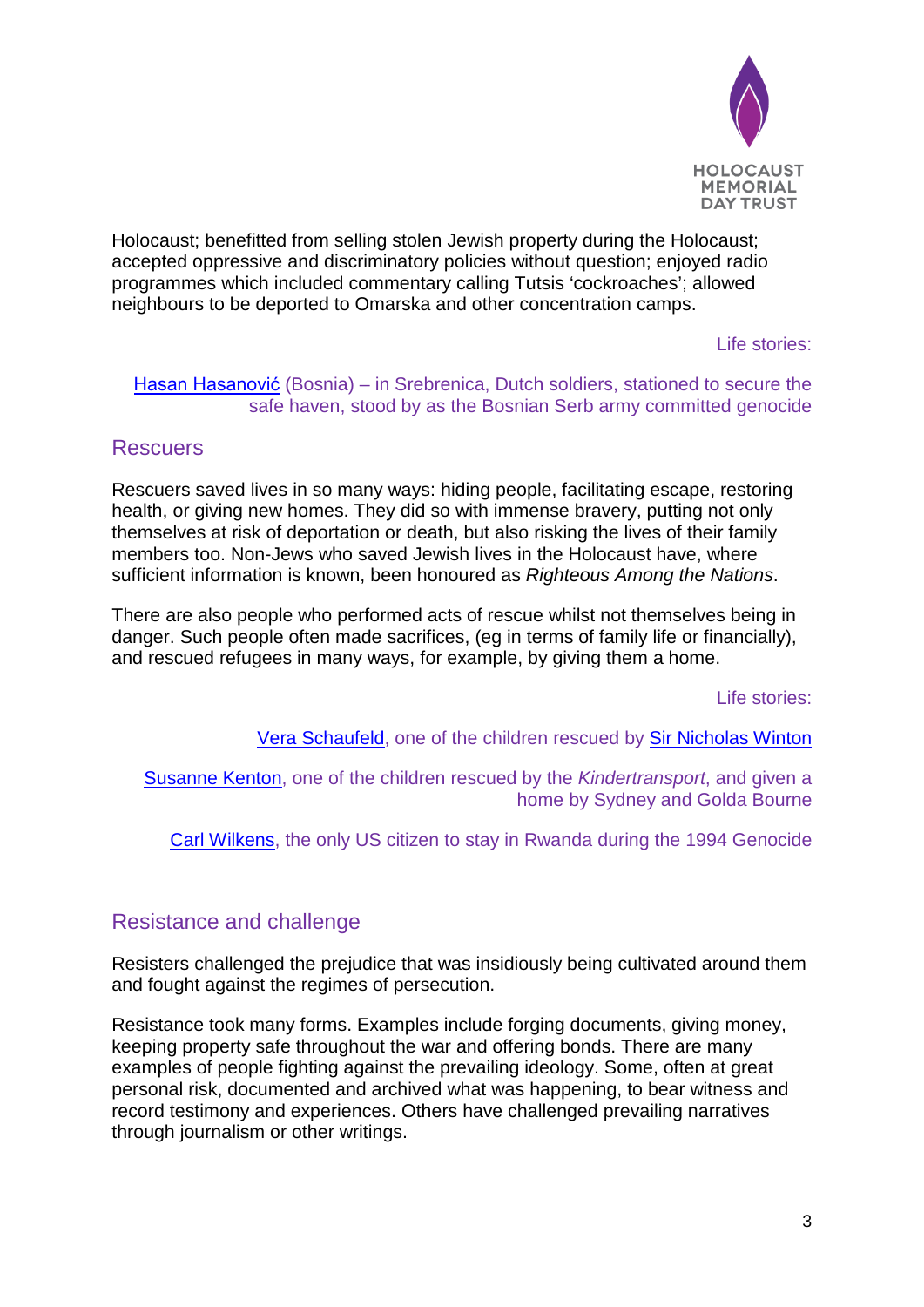

Some resisters were those being persecuted – for example those who participated in and supported the Warsaw Ghetto uprising. There were partisans and members of resistance groups who engaged in physical acts of resistance to destroy infrastructure that facilitated deportations or weaponry.

Life stories:

The *[Sonderkommando](http://www.hmd.org.uk/sonderkommando)*, who were forced to worked in the gas chambers and their resistance to the Holocaust

[Rudolf Vrba,](http://hmd.org.uk/resources/stories/hmd-2016-rudolf-vrba) who escaped from Auschwitz-Birkenau to try to warn Hungarian Jews about the Holocaust

# Did Britain stand by?

The recent Report of the Prime Minister's Holocaust Commission outlined the British Government response to Nazi Persecution and the Holocaust in a nuanced and considered way.

As the report stated, our usual view of the British response to the Holocaust is positive – British acceptance of *Kindertransport* refugees, individual rescuers such as Sir Nicholas Winton, the liberation of Bergen-Belsen, and the fact that thousands of survivors of the Holocaust were able to rebuild their lives in the UK.

However this disguises some less appealing aspects of this history – the appeasement of Nazi Germany in the mid-1930s, British flirtations with fascism, the UK's refusal to accept significant levels of Jewish immigration, either in Britain or Palestine, and the seeming failure to make any special effort to disrupt the extermination, such as by bombing the death camps – despite what was known at the time about the atrocities.

Ultimately Britain and France were the only countries prepared to stand up to Nazi Germany in 1939, but assisting the Jews of Europe was never a particular or explicit motivation for doing so. In fact, the British Government ordered that Jewish suffering should not be highlighted in the media and in propaganda, for fear of stoking antisemitism and domestic fascism.

The levels of collaboration seen in the Channel Islands, the only place where British people faced the reality of Nazi occupation, are not reassuring, although there were many who resisted or provided assistance.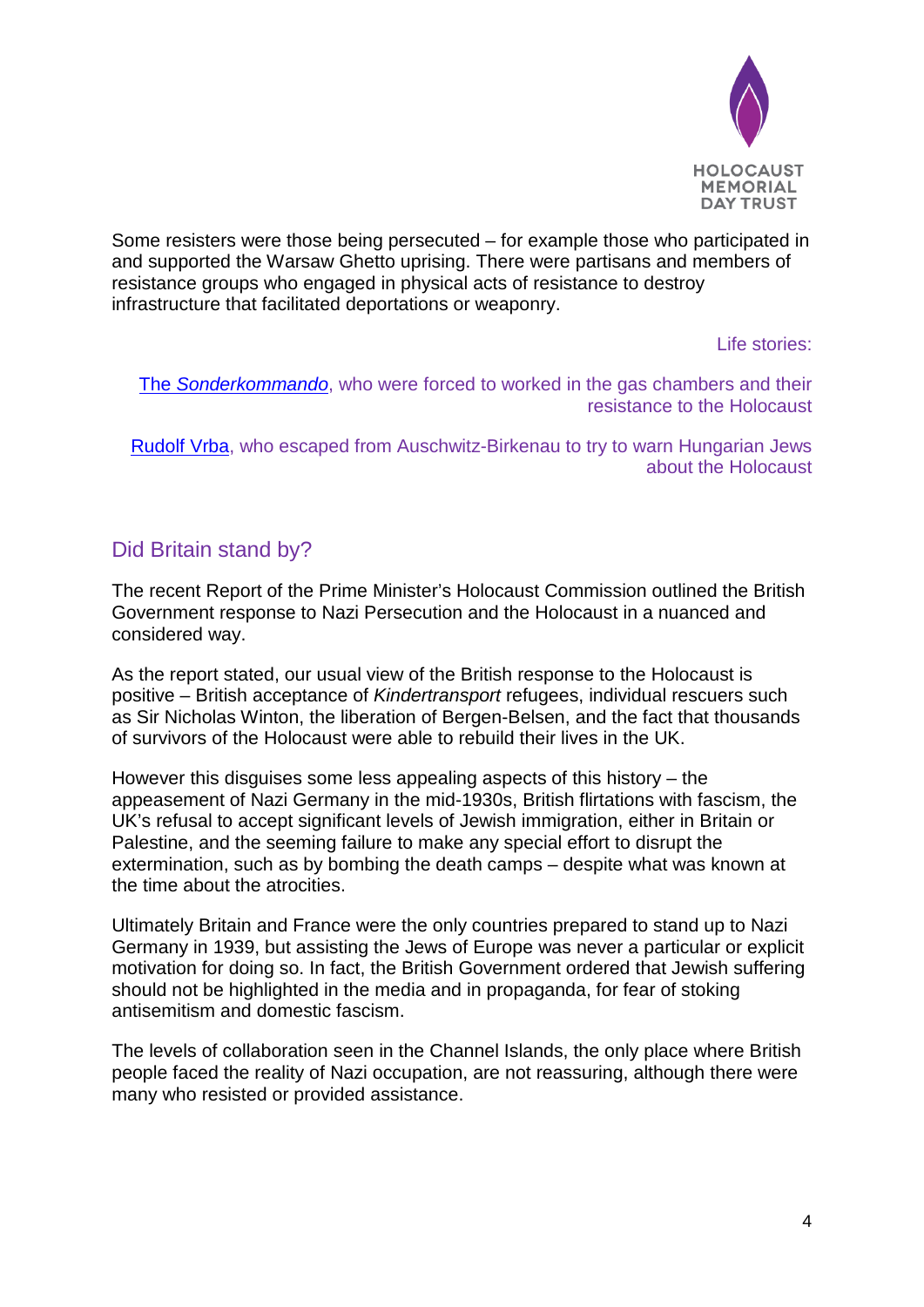

# Are we standing by today?

Despite the warning from history which is the Holocaust, since 1945 genocide has taken place again and again.

Former US President Bill Clinton has stated that one the biggest regrets of his presidency is the failure of the international community to intervene to prevent the Genocide of around a million Tutsis (and moderate Hutus) in Rwanda in 1994.

Last year a court in the Netherlands ruled that the Dutch Government should compensate the families of the victims of the Srebrenica Genocide, because Dutch UN troops failed to stop the Bosnian Serb Army from taking Muslim men and boys away to be slaughtered. The entire Dutch Government resigned in 2002 after a report criticised this failure.

The Sudanese Government has been supporting Genocide in Darfur for over a decade. The International Criminal Court has indicted Sudanese President Omar al-Bashir for the crime of genocide, yet his persecution of black African people in Sudan continues.

There are no easy answers to the question of how we should prevent genocide. Intervention carries its own risks. It's not for the Holocaust Memorial Day Trust to advocate or challenge particular foreign policy approaches. But Holocaust Memorial Day should present us all with the opportunity to learn more about the steps that lead to genocide.

We should be aware of ongoing conflicts in the world which risk descending into genocide, or in which genocide is being, or may already have been, committed; with Syria and Iraq at the forefront of our minds.

Holocaust Memorial Day should challenge us to consider whether we; individually, nationally, and internationally; through our governments and through NGOs; are doing enough to prevent and combat genocide. We always need to challenge ourselves to ensure we aren't simply standing by.

# Don't stand by

Antisemitism, racism and hate crime have not gone away. And every one of us can make a difference in our own communities. We can all challenge prejudice and discrimination if we hear and see it in our schools, workplaces or civic spaces. We can support campaigns run by other organisations that combat hate crime; for example, CST's work to protect the Jewish community from antisemitic attacks,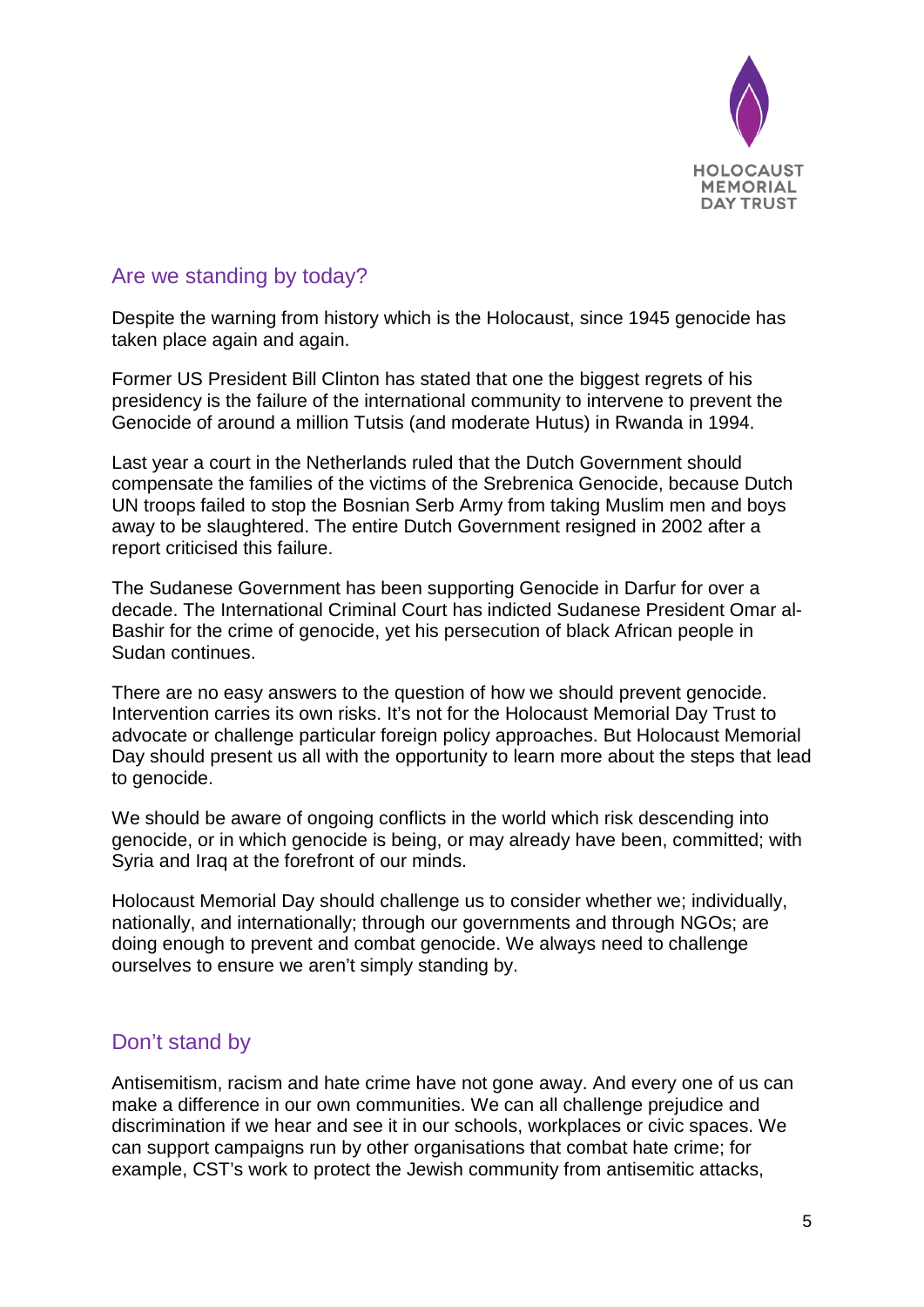

Stonewall's and Diversity Role Models' campaigns against homophobia, Mencap's work to combat hate crime against people with learning difficulties, Tell Mama's work to provide support to victims of anti-Muslim attacks, and One Billion Rising's campaign against violence against women.

Genocide is still ongoing in Darfur. There is more we can do to learn about, and raise awareness of, the steps that lead to genocide.

Survivors speak out because they want us to learn from their experiences, and do what we can to combat prejudice, encourage mutual respect and give hope for the future.

Holocaust Memorial Day is itself an example of not standing by. Established as an international day of remembrance by the governments of 46 countries, it enables us all to lead the way in resolving not to be bystanders. In the UK, with over 3,600 local activities taking place to mark HMD, hundreds of thousands of people are able to come together with neighbours and consider their responsibilities to learn from the past in order to create a better future. We can all take action today for HMD 2016: **Don't stand by**.

# The life stories for HMD 2016

**[Vera Schaufeld](http://www.hmd.org.uk/vera)**, one of the children rescued by **[Sir Nicholas Winton](http://hmd.org.uk/resources/stories/hmd-2016-sir-nicholas-winton)**

**[Susanne Kenton](http://www.hmd.org.uk/susanne)**, one of the children rescued by the *Kindertransport*, and given a home by **[Sydney and Golda Bourne](http://www.hmd.org.uk/bournes)**

**The** *[Sonderkommando](http://www.hmd.org.uk/sonderkommando)*, who were forced to worked in the gas chambers and their resistance to the Holocaust

**[Rudolf Vrba](http://hmd.org.uk/resources/stories/hmd-2016-rudolf-vrba)**, who escaped from Auschwitz-Birkenau to try to warn Hungarian Jews about the Holocaust

**[Zahava Kohn](http://hmd.org.uk/resources/stories/hmd-2016-zahava-kohn)**, a Holocaust survivor who was imprisoned in Westerbork and Bergen-Belsen

**[Raphael Lemkin](http://hmd.org.uk/resources/stories/hmd-2016-raphael-lemkin)**, who escaped the Holocaust and established the concept of genocide in international law

**[Johann 'Rukeli' Trollmann](http://hmd.org.uk/resources/stories/hmd-2016-johann-%E2%80%98rukeli%E2%80%99-trollmann)**, a popular German Sinto boxer, who was discriminated against, marginalised, sterilised, and finally deported to a concentration camp, where he was murdered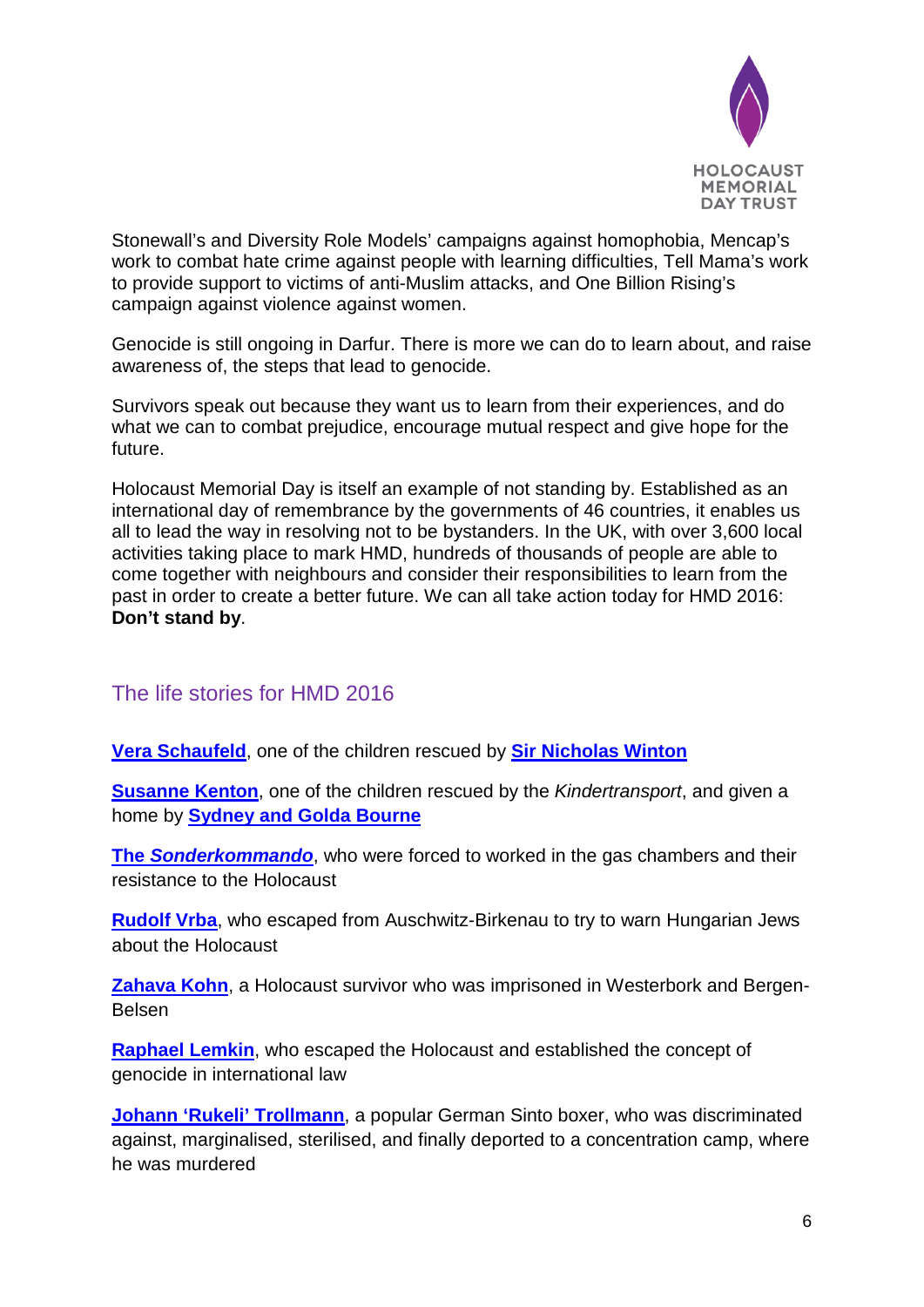

**[Anna Maria 'Settela' Steinbach](http://hmd.org.uk/resources/stories/hmd-2016-anna-maria-%E2%80%98settela%E2%80%99-steinbach)**, a Romani girl photographed being deported to Auschwitz, known as 'the girl with the headscarf'

**[Helene Melanie Lebel,](http://hmd.org.uk/resources/stories/hmd-2016-helene-melanie-lebel)** one of approximately 250,000 people murdered by the Nazis because they were physically or mentally disabled.

**[Carl Wilkens](http://hmd.org.uk/resources/stories/hmd-2016-carl-and-teresa-wilkens)**, the only US citizen to stay in Rwanda during the 1994 Genocide

**Nisad 'Šiš[ko' Jakupović](http://hmd.org.uk/resources/stories/hmd-2016-nisad-%E2%80%98%C5%A0i%C5%A0ko%E2%80%99-jakupovi%C4%87)**, who was imprisoned in the notorious Omarska Concentration Camp in Bosnia along with three of his brothers.

**[Abdulsalam Abdullah](http://hmd.org.uk/resources/stories/hmd-2016-abdulsalam-abdullah)**, who experienced violence and imprisonment at the hands of the Sudanese government in their attacks against the black population in the Darfur region of Sudan

# Further questions

Can my activity ask people not to stand by when hate crime is being committed today?

- Yes, this year's theme encourages us all to consider whether we are doing enough to combat antisemitism, racism and hate crime. Every one of us can make a difference in our own communities. We can all challenge prejudice and discrimination if we hear or witness it in our schools, workplaces or civic spaces. We can support campaigns run by other organisations that combat hate crime; for example, CST's work to protect the Jewish community from antisemitic attacks, Stonewall's campaigns against homophobia, Mencap's work to combat hate crime against people with learning difficulties, Tell Mama's work to provide support to victims of anti-Muslim attacks, and One Billion Rising's campaign against violence against women.

Can my activity refer to the Genocide in Darfur?

- Yes, the Genocide in Darfur is one of the genocides since the Holocaust which is commemorated on Holocaust Memorial Day

Can my activity encourage people to campaign against genocide taking place today?

Yes. We ask that all Holocaust Memorial Day activities commemorate the Holocaust, all forms of Nazi Persecution, and the subsequent genocides in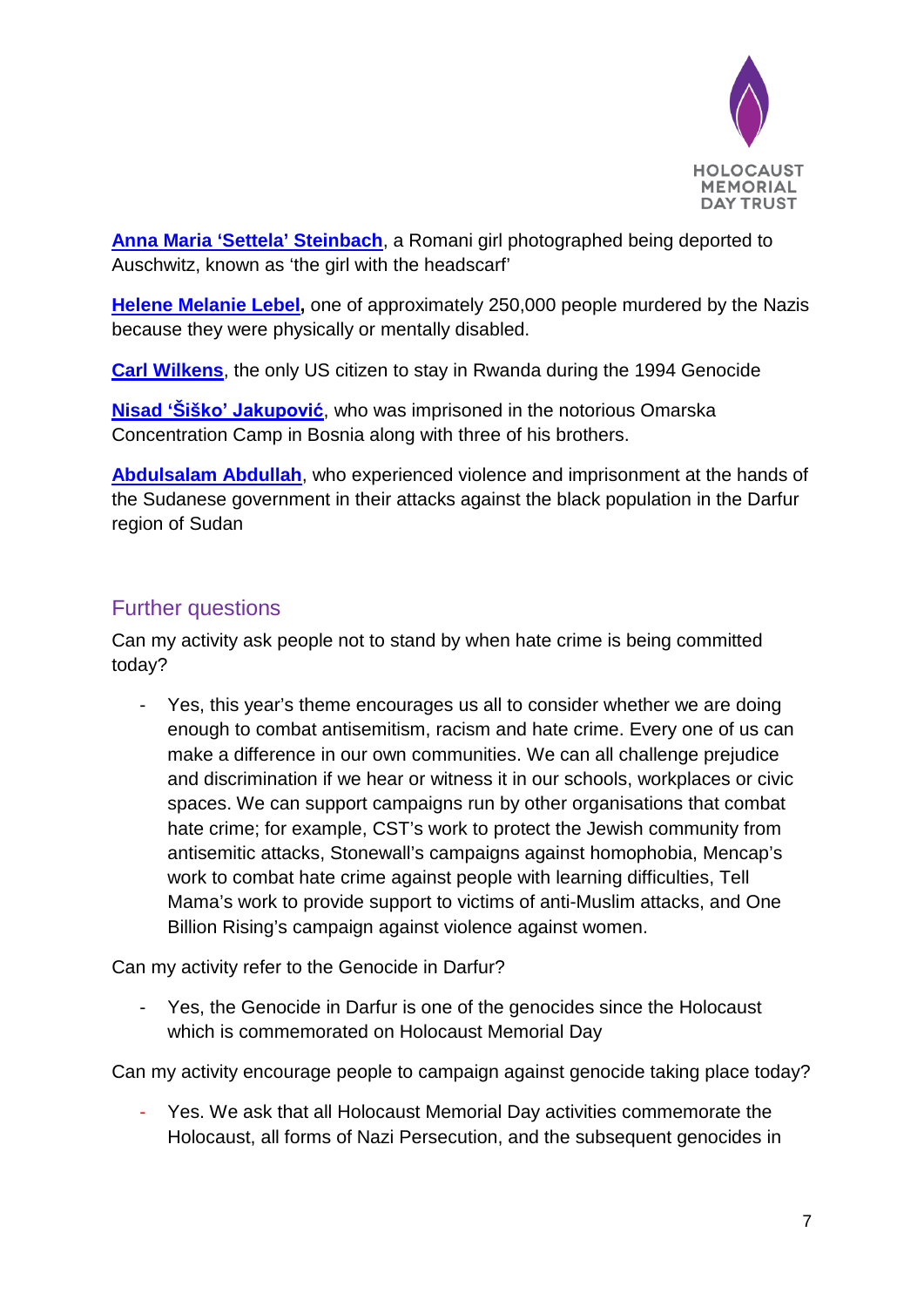

Cambodia, Rwanda, Bosnia and Darfur. This year's theme encourages us to consider whether we are doing enough to stand up to genocide.

Why doesn't HMDT campaign for particular policies to combat genocide?

HMDT's job is to encourage commemoration of the Holocaust and subsequent genocides. Commemoration raises awareness of genocide and should encourage us all to think carefully about our individual, national, and international responsibilities to help combat genocide. However, we do not have the policy expertise, nor is it our role to advise on foreign policy. Other, campaigning organisations are best placed to do this.

What is the UK Government doing to stand up to Genocide in Darfur?

The UK Government has been a strong supporter of attempts by the International Criminal Court to get the Sudanese President Omar Al Bashir to face justice for his role in the genocide. The UK Government continues to exert pressure through the UN Security Council and directly on other governments to enforce the travel ban on Bashir. Recently pressure was successful in preventing Bashir from travelling to Indonesia. The UK Government has actively worked in Sudan and internationally to press for conflict resolution, humanitarian access and the prevention of sexual violence in conflict in Sudan. The UK is a major contributor to international development aid intended to help Darfuri refugees displaced by the genocide and conflict.

Can my HMD activity raise awareness of ISIL's persecution of religious minorities in Syria and Iraq?

- It does appear that ISIS is attempting to carry out genocide against religious minority groups in Iraq. US President Obama has stated that American military intervention is focused on preventing an act of genocide in Iraq. This is a situation we are concerned about and engaged with. As the situation is developing, it is difficult to definitively assess whether genocide is occurring, and too early for international criminal tribunals to make assessments and indictments. It is too early for us to officially commemorate these atrocities on HMD. However, this year's theme encourages us to be aware of ongoing conflicts in the world which risk descending into genocide, or in which genocide is being, or may already have been, committed; with Syria and Iraq at the forefront of our minds.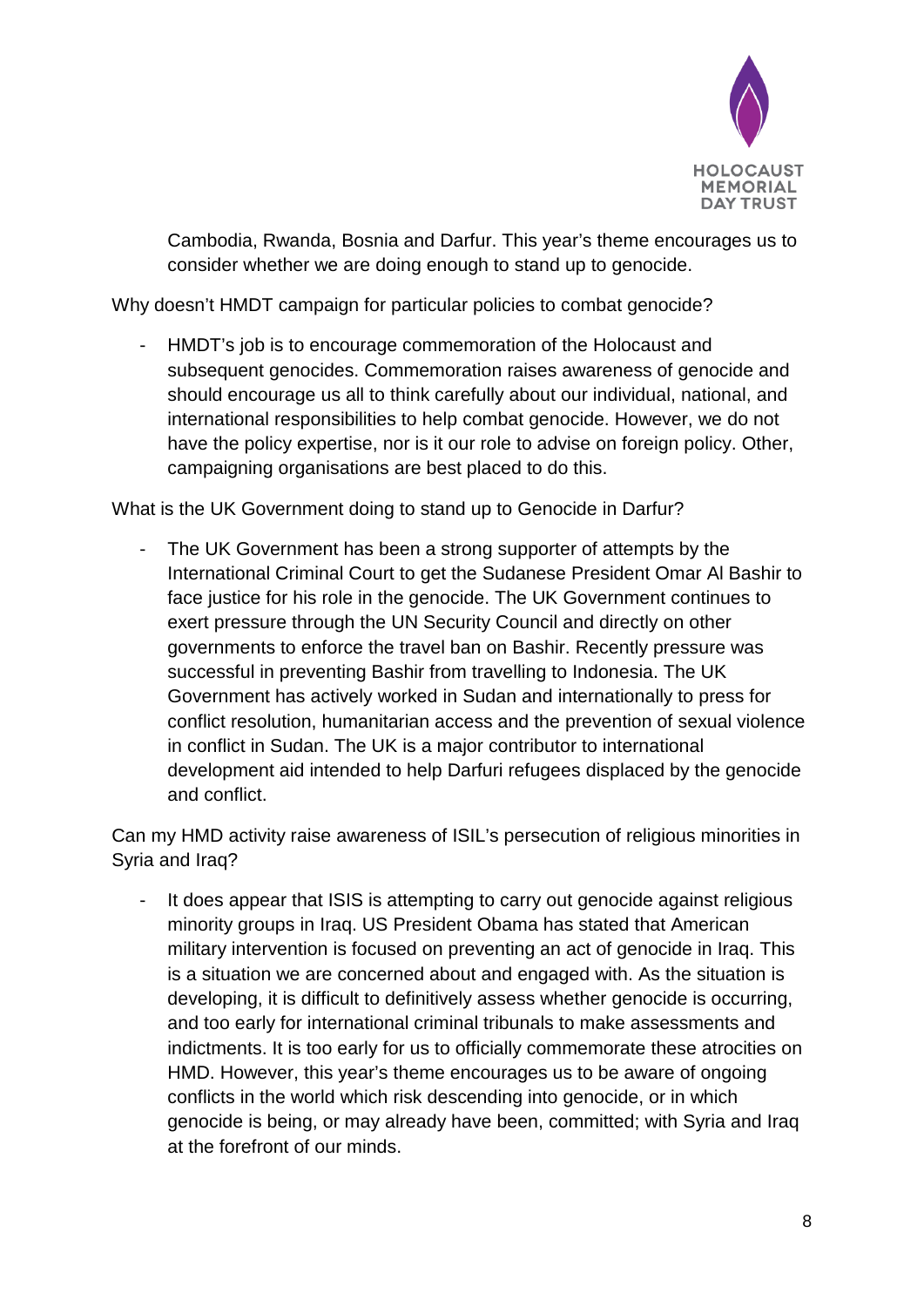

Can my HMD activity raise awareness of the Syrian regime's persecution of civilians in Syria?

- Yes, but international criminal courts have not yet had the opportunity to judge whether the Syrian regime has committed the crime of genocide, so it is too early for us to officially commemorate these atrocities on HMD. However, this year's theme encourages us to be aware of ongoing conflicts in the world which risk descending into genocide, or in which genocide is being, or may already have been, committed; with Syria at the forefront of our minds.

Can my HMD activity make reference to the Israel/ Palestine conflict?

- No, it is wholly inappropriate to draw parallels between the Holocaust and the current situation in Israel and the Palestinian territories. Whilst there has been significant suffering on both sides of the conflict in the Middle East, genocide has not been committed.

Why, when you are usually flexible about people deciding to include reference to other atrocities in their activities, do you make clear it is not appropriate to use HMD to draw parallels with the conflict between the Israelis and Palestinians?

It is extremely offensive to make any comparison between Israel and the Nazis, and this causes particular distress to most Jewish people. HMD should bring communities together, and not cause distress to the community whose tragedy is commemorated.

Can my HMD activity make reference to other conflicts taking place in the world?

- Holocaust Memorial Day commemorates the Holocaust and reflects on genocide which has taken place since then. It's important that HMD activities preserve this central focus on genocide. If you are unsure about whether a conflict or atrocity is appropriate to refer to, please contact us to ask.

Can my HMD activity make reference to the current refugee crisis?

- It is important that commemoration of the Holocaust, Nazi persecution and subsequent genocides is at the centre of your HMD activity. Many of those affected by the Holocaust, Nazi persecution and genocides in Cambodia, Rwanda, Bosnia and Darfur have rebuilt their lives in the UK after seeking sanctuary here, and remain grateful to those who didn't stand by and welcomed them to the UK. HMD is an opportunity to remind ourselves that the people seeking to come to the UK today are human beings, many of whom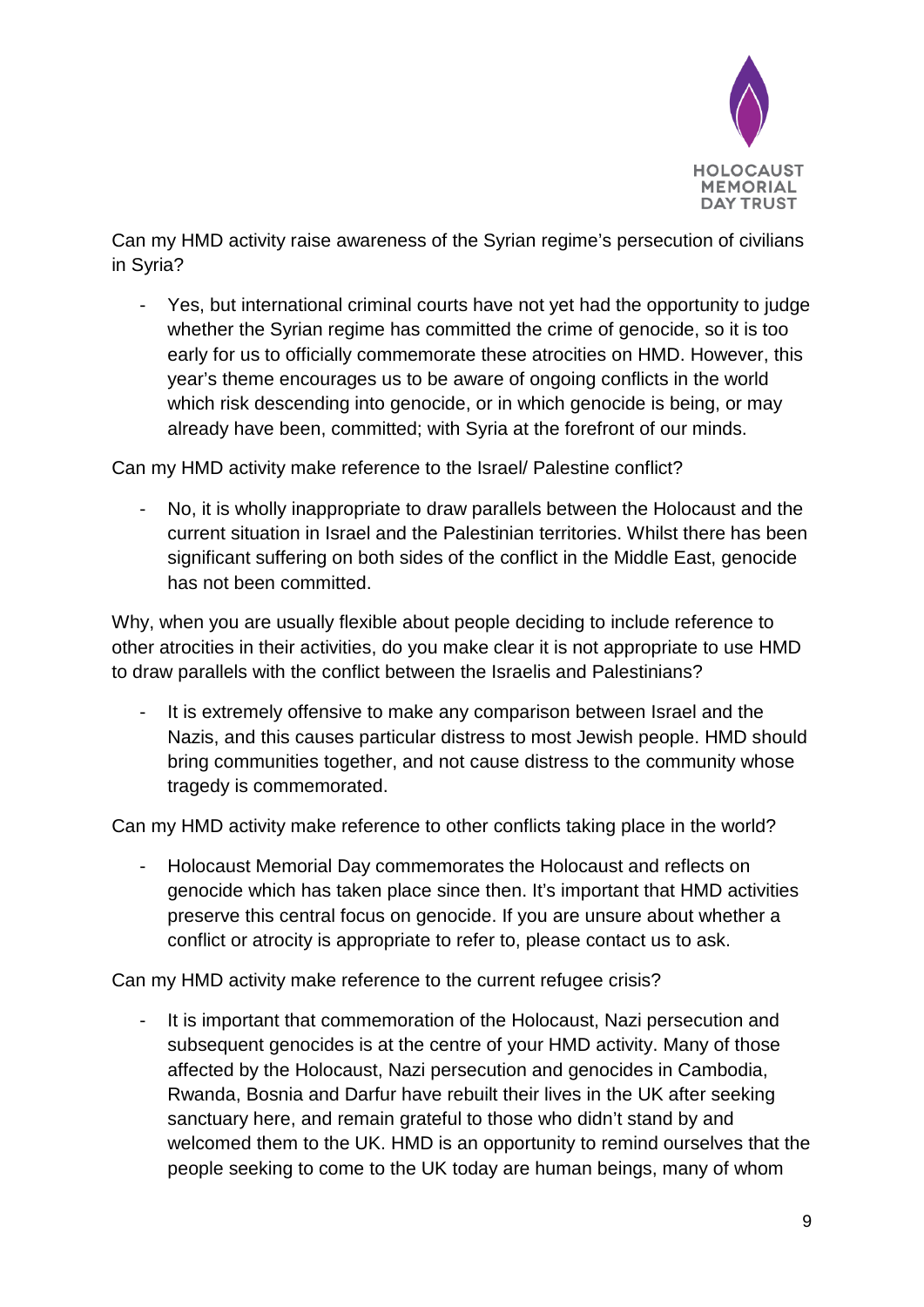

are fleeing from genocide, conflict and/ or persecution. Whilst it isn't the job of HMDT to advocate for particular migration policies, it is important to ensure we always respect the humanity of refugees and acknowledge that millions of people around the world have been forced to flee their homes because of genocide, conflict and/ or persecution.

On HMD we 'learn lessons from the past to create a safer, better future'. What are the lessons from the past?

Different people have taken many different lessons from the Holocaust and subsequent genocides. HMDT doesn't like to specify what the lessons of the past are, and which lessons people should choose to learn from. Some of the key lessons might include – the need to avoid ever using dehumanising language about other people, the responsibility of everybody in society to stay vigilant against prejudice and discrimination, and the awareness that governments in different times and places are capable of choosing to deliberately murder their citizens simply because of who they are. There are many more lessons that can be taken – and we all have a responsibility to think about what these are and apply them to our lives, communities and society today.

## Further resources

These are not exhaustive lists. Please look at our website for further links.

## **Existing HMDT life stories relevant to this theme**

#### *People who were hidden*

- [Appolinaire Kageruka](http://hmd.org.uk/resources/stories/appolinaire-kageruka)
- [Eric Murangwa](http://hmd.org.uk/resources/stories/eric-eugene-murangwa)
- [Janine Webber](http://keepthememoryalive.hmd.org.uk/story/debs-paterson-meets-janine-webber/)
- [Simon Winston](http://hmd.org.uk/resources/stories/simon-winston)

#### *People who hid others*

- [Gino Bartali](http://hmd.org.uk/resources/stories/gino-bartali)
- [Jef van Bebber](http://hmd.org.uk/resources/stories/jef-van-bebber)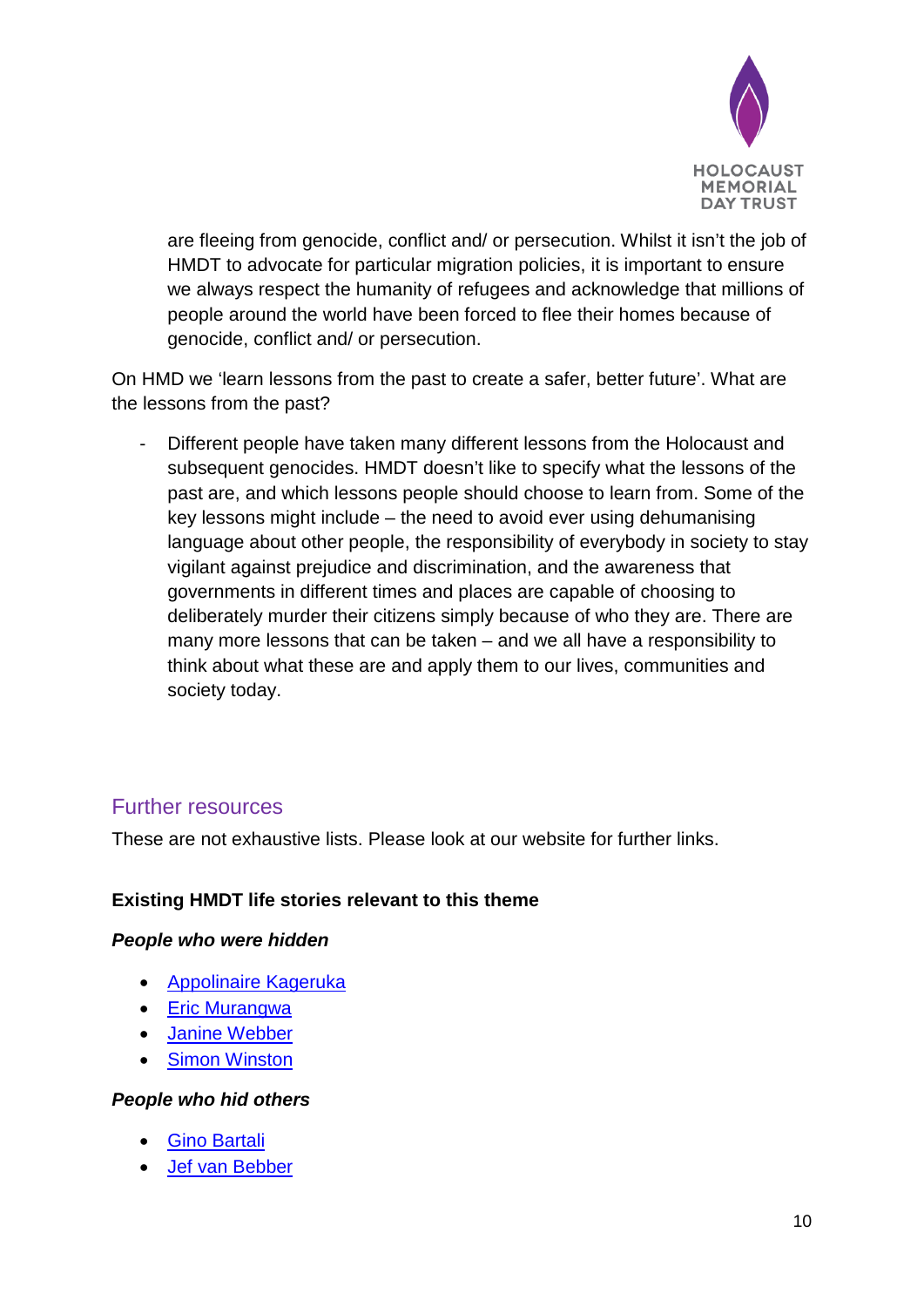

- [Miep Gies](http://hmd.org.uk/resources/stories/miep-gies)
- [Nods family](http://hmd.org.uk/resources/stories/waldemar-nods)
- [Vali Racz](http://hmd.org.uk/resources/stories/vali-r%C3%A1cz)

## *People who testified / spoke out*

- **[Iby Knill](http://hmd.org.uk/resources/films/iby-knill-auschwitz-promise)**
- [Chum Mey](http://hmd.org.uk/resources/stories/chum-mey)
- [Pierre Seel](http://hmd.org.uk/resources/stories/pierre-seel)
- [Brian Steidle](http://hmd.org.uk/resources/stories/brian-steidle)

#### *People who resisted*

- [Gino Bartali](http://hmd.org.uk/resources/stories/gino-bartali)
- [Gad Beck](http://hmd.org.uk/resources/stories/gad-beck)
- [Anita Lasker-Wallfisch](http://hmd.org.uk/resources/stories/anita-lasker-wallfisch)
- [White Rose](http://hmd.org.uk/resources/stories/white-rose)

## *People who comforted and protected*

• [Januscz Korczak](http://hmd.org.uk/resources/stories/janusz-korczak)

#### *People who escaped*

- [Bettine le Beau](http://keepthememoryalive.hmd.org.uk/story/martin-oneill-andrew-griffin-meet-bettine-le-beau/)
- [Blanche Benedick](http://hmd.org.uk/resources/stories/blanche-benedick)
- [Liesel Carter](http://hmd.org.uk/resources/stories/liesel-carter)
- [Eve Kugler](http://keepthememoryalive.hmd.org.uk/story/sarah-hesketh-meets-eve-kugler/)
- [Margaret](http://hmd.org.uk/resources/films/untold-stories-margaret)
- [Joan Salter](http://hmd.org.uk/resources/stories/joan-salter)

#### *Kindertransportees*

- [Martha Blend](http://hmd.org.uk/resources/stories/martha-blend)
- [Wolf Blomfield](http://hmd.org.uk/resources/stories/wolf-blomfield)
- [Milena Grenfell-Baines](http://hmd.org.uk/resources/stories/lady-milena-grenfell-baines)
- [Ann Kirk](http://hmd.org.uk/resources/stories/ann-kirk)
- [Bob Kirk](http://hmd.org.uk/resources/stories/bob-kirk)
- [Berndt Koschland](http://hmd.org.uk/resources/stories/bernd-koschland)

#### *People who helped others escape*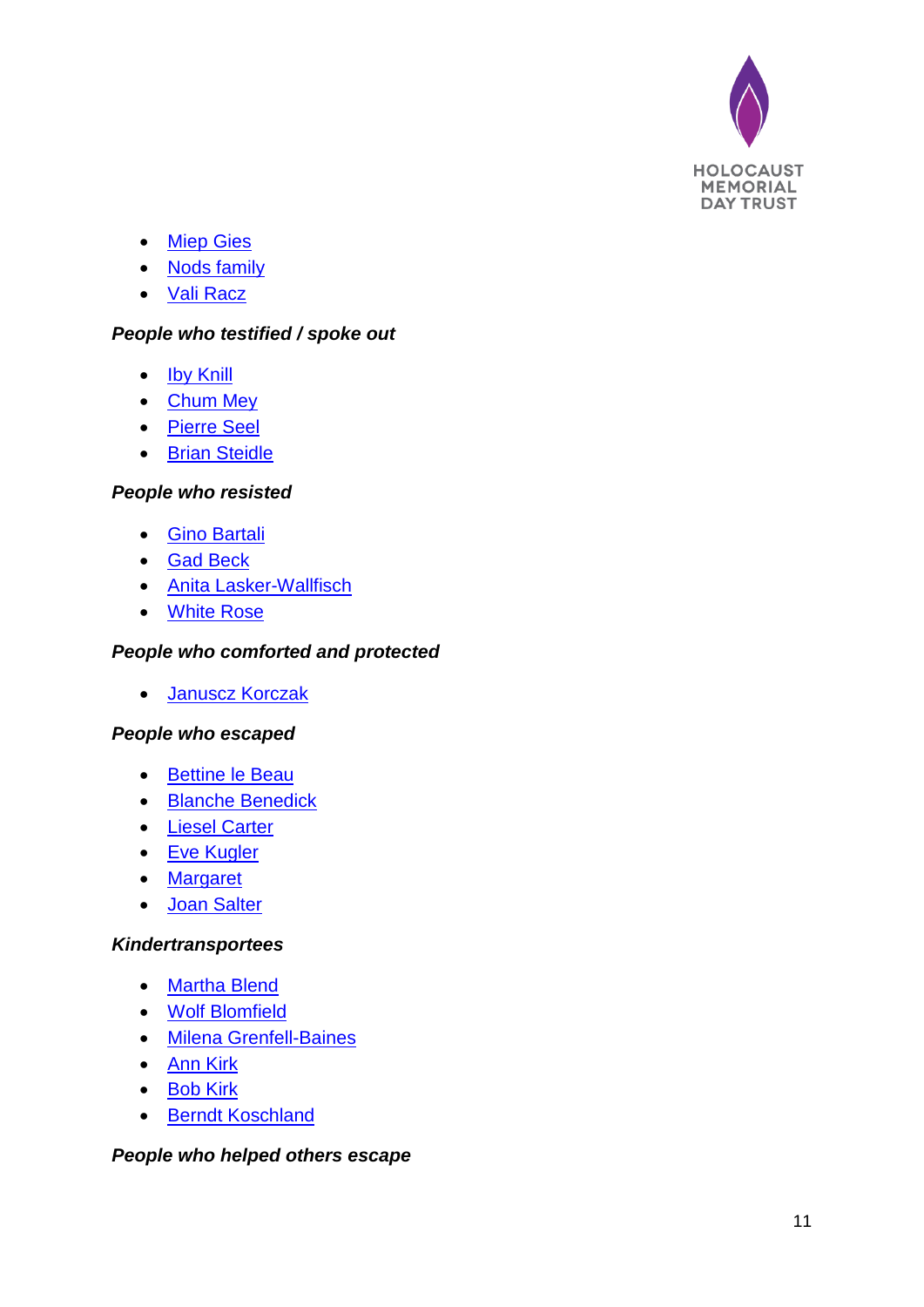

- [Feng Shan Ho](http://hmd.org.uk/resources/stories/feng-shan-ho)
- [Frank Foley](http://hmd.org.uk/resources/stories/frank-foley-0)
- [Paul Grϋninger](http://hmd.org.uk/resources/stories/paul-gr%C3%BCninger)
- [Irena Senderowa](http://hmd.org.uk/resources/stories/irena-sendlerowa)
- [Ali Sheqer Pashkaj](http://hmd.org.uk/resources/stories/ali-sheqer-pashkaj)
- [SS St Louis](http://hmd.org.uk/resources/stories/ss-st-louis)

## *People who have experienced contemporary hate crime / discrimination*

- [Ali](http://hmd.org.uk/resources/films/untold-stories-ali)
- [Vicky Botton](http://hmd.org.uk/resources/films/untold-stories-vicky-botton)
- [Michel Haddi](http://hmd.org.uk/resources/films/untold-stories-michel)
- [The Hate Game](http://hmd.org.uk/resources/films/hate-game-films-hmd-2009) films from HMD 2009

## **The Holocaust and Nazi Persecution**

- United States Holocaust Memorial Museum The USHMM is one of the largest and most respected Holocaust memorial museums in the world.
	- USHMM's *[Some were neighbours](http://somewereneighbors.ushmm.org/)* online exhibition examines issues of complicity and collaboration during the Holocaust
- [Yad Vashem](http://www.yadvashem.org/)

Based in Jerusalem, Yad Vashem is the Jewish people's living memorial to the Holocaust and the world centre for documentation, research, education and commemoration of the Holocaust.

• Yad Vashem's [Holocaust Resource Centre's section on bystanders](http://www.yadvashem.org/yv/en/holocaust/resource_center/item.asp?gate=2-52)

## • Anne Frank Trust

The Anne Frank Trust works with young people in Britain today to help build a society based on acceptance, mutual respect, compassion and responsibility. It does this through touring exhibitions about Anne Frank and educational work in schools. Opened in October 2010, The Anne Frank Library is the newest lending and reference specialising in books and resources about Anne Frank, the Holocaust and the wider topics of prejudice and discrimination, social responsibility, conflict and behaviour, and all the moral issues surrounding these topics.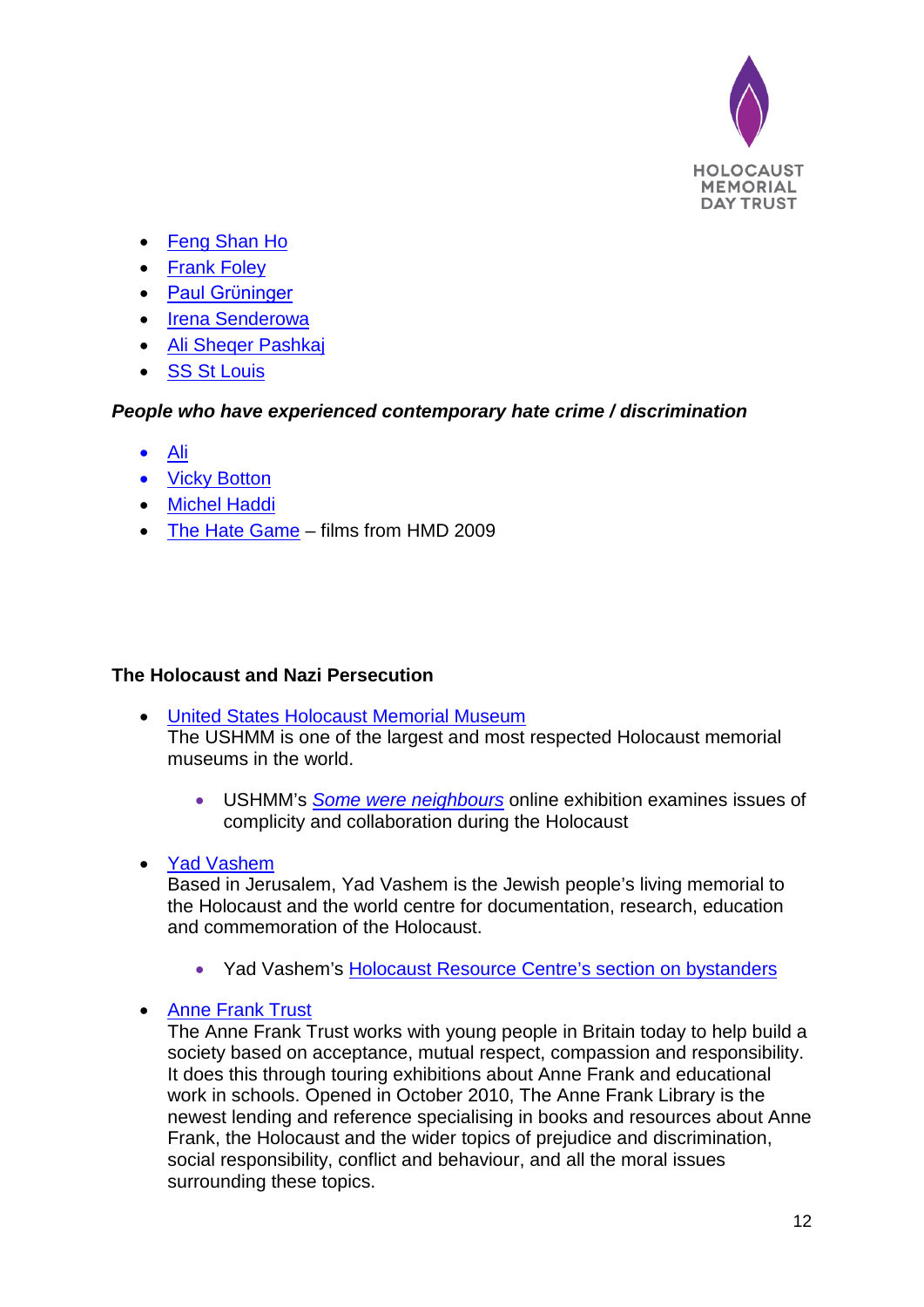

• [Centre for Holocaust Education, Institute of Education](http://www.holocausteducation.org.uk/) The IOE's Centre for Holocaust Education is leading world-class research on Holocaust education, delivering free professional development for teachers across England, and providing high-quality and effective teaching and learning resources.

## • Holocaust Educational Trust

HET works to promote knowledge of the Holocaust and its relevance for today and provides an outreach programme including educator-led workshops and survivor speakers. The *Lessons from Auschwitz* course for teachers and post-16 students incorporate a visit to the former Nazi camp and pre and post-visit seminars.

• The LJCC run the The Holocaust Explained website, to help students with their school work, both in school and at home and is designed to support the school curriculum. The site has images (pictures, maps, videos, diagrams) to help explain concepts and events. There is text to describe the historical events and 'reflective learning activities' to enhance students' understanding of the issues and concepts. Suitable for KS3 / KS4 / KS5

• The Holocaust Survivors' Friendship Association

The HSFA is a Leeds-based charity set up in 1996. Their primary aim is to preserve the memory of the Holocaust and use its lessons to work towards a more tolerant society in which difference and diversity are celebrated. HSFA members regularly visit schools to give living witness accounts of their personal experiences as refugees, hidden children and survivors of Nazi concentration camps.

• [Imperial War Museum London \(The Holocaust Exhibition\)](http://www.iwm.org.uk/history/the-holocaust)

The Holocaust Exhibition at the Imperial War Museum receives around 700 visitors daily, and features archival material and testimony to describe the Nazi persecution of the Jews and other groups. Surrounding galleries tell the wider story of conflict since 1914.

• International Holocaust Remembrance Alliance (IHRA)

IHRA is an intergovernmental body whose purpose is to place political and social leaders' support behind the need for Holocaust education, remembrance and research both nationally and internationally. IHRA was formerly called the Task Force for International Cooperation on Holocaust Education, Remembrance and Research, or ITF.

• National Holocaust Centre

The National Holocaust Centre was Britain's first dedicated Holocaust Memorial and Education centre and supports anyone needing resource and ideas for commemoration. Resources designed for commemoration are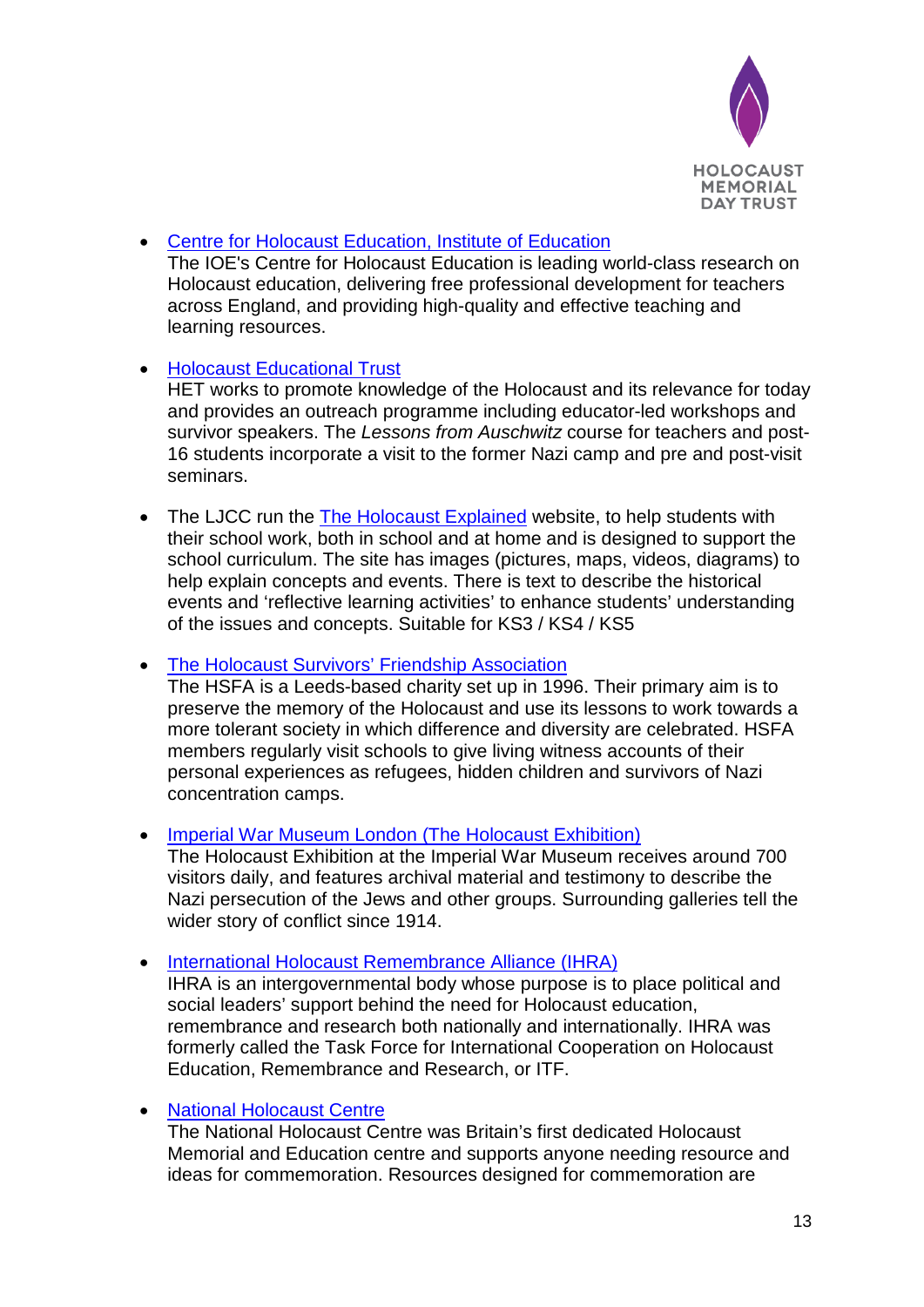

available. The National Holocaust Centre is also open for individual and group visits.

• USC Shoah Foundation Institute

Established in 1994 by Steven Spielberg to collect and preserve the testimonies of survivors and other witnesses of the Holocaust, the USC Shoah Foundation Institute maintains one of the largest video digital libraries in the world. The Institute is part of the College of Letters, Arts & Sciences at the University of Southern California; its mission is to overcome prejudice, intolerance, and bigotry — and the suffering they cause — through the educational use of the Institute's visual history testimonies.

• Wiener Library

The Wiener Library for the Study of the Holocaust and Genocide is the world's oldest Holocaust memorial institution, tracing its history back to 1933. It collects material related to the Holocaust, its causes and legacies.

#### **Genocide since the Holocaust**

• Aegis Trust

The Aegis Trust campaigns to prevent genocide worldwide. Aegis's activities include: research, policy, education, remembrance, awareness of genocide issues in the media and humanitarian support for victims of genocide.

#### • [Genocide Watch](http://www.genocidewatch.org/)

Genocide Watch exists to predict, prevent, stop, and punish genocide and other forms of mass murder. It seeks to raise awareness and influence public policy concerning potential and actual genocide. Its purpose is to build an international movement to prevent and stop genocide.

• Hope Survivors Foundation

Hope Survivors Foundation is an UK-based organisation, founded by survivors of the Rwandan genocide, with their supporters and friends. Formerly operating as IBUKA (UK), Hope Survivors Foundation is continuing with the same mission and objectives as before – to support survivors of the genocide in Rwanda and to raise awareness of the genocide and contribute to a world free from genocide and crimes against humanity.

## • [Minority Rights Group](http://www.minorityrights.org/)

MRG is the leading international human rights organization working to secure rights for ethnic, religious and linguistic minorities and indigenous people around the world.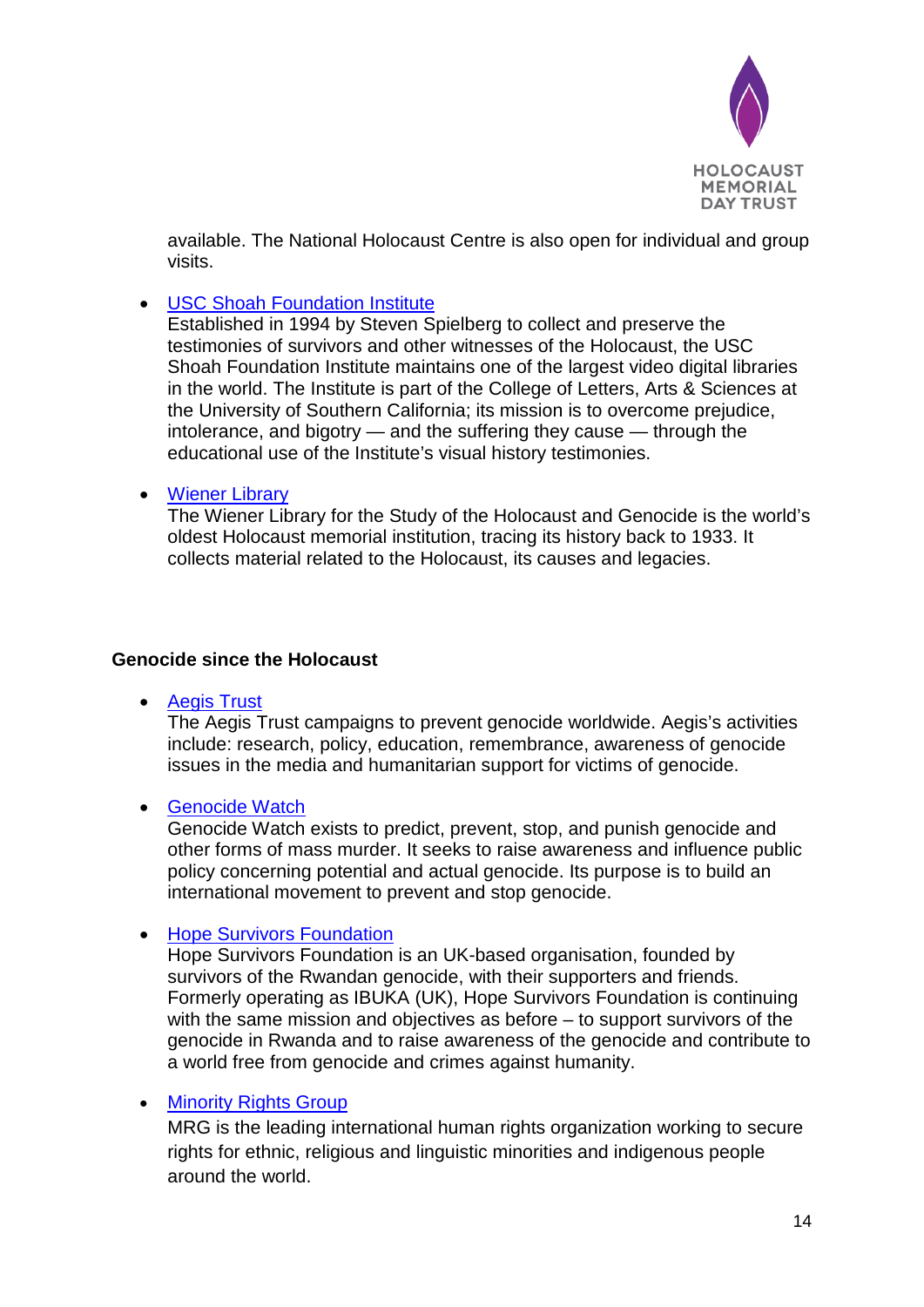

## • Survivors Fund (SURF)

SURF was established in 1997 to assist survivors of the Rwandan genocide, and works through survivor-led partner organisations in Rwanda to address the complex needs of survivors. SURF's vision is a world where the rights and dignity of survivors are respected, its mission is to rebuild a sense of self and trust in humanity amongst survivors. Survivors Fund has free resources on the Rwanda genocide available to download on its website.

## • Waging Peace

Waging Peace works to inform governments and citizens about the prevention of genocide and mass atrocities. It investigates and exposes systematic and grave violations of human rights, making recommendations to decisionmakers, the media and the public.

## • [Wiener Library](file://HMDSVR1/HMDT/Campaign/2016/Theme%202016/wienerlibrary.co.uk)

The Wiener Library for the Study of the Holocaust and Genocide is the world's oldest Holocaust memorial institution, tracing its history back to 1933. It collects material related to the Holocaust, its causes and legacies.

## **Contemporary hate crime**

• [Anne Frank Trust](file://HMDSVR1/HMDT/Campaign/2016/Theme%202016/annefrank.org.uk)

The Anne Frank Trust works with young people in Britain today to help build a society based on acceptance, mutual respect, compassion and responsibility. It does this through touring exhibitions about Anne Frank and educational work in schools.

## • [CST](https://cst.org.uk/)

CST is Community Security Trust, a charity that protects British Jews from antisemitism and related threats. CST provides security advice and training for Jewish communal organisations, schools and synagogues. CST secures over 600 Jewish communal buildings and approximately 1,000 communal events every year.

## • [Diversity Role Models](http://www.diversityrolemodels.org/)

Diversity Role Models actively seeks to prevent homophobic and transphobic bullying in UK schools. They stop bullying before it happens by educating young people about difference, challenging stereotypes and addressing the misuse of language.

• Equality and Human Rights Commission

The Equality and Human Rights Commission champions equality and human rights for all. The Equality and Human Rights Commission was established on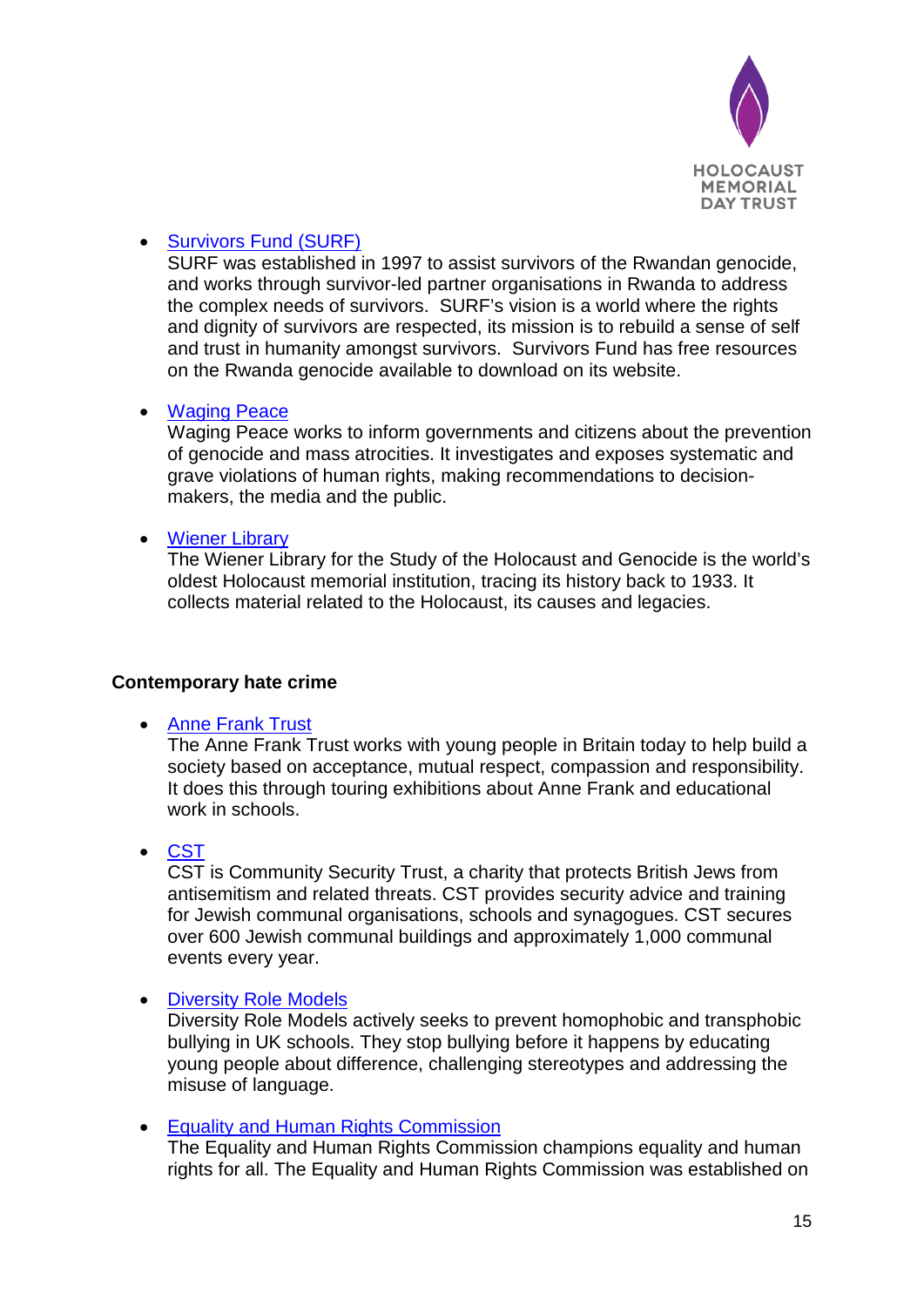

1 October 2007 and carries on the work of the Commission for Racial Equality, the Disability Rights Commission and the Equal Opportunities Commission which have now been abolished.

#### • [Hate Crime Network](https://www.victimsupport.org.uk/work-us/partner-us/hate-crime-network)

The Hate Crime Network is a consortium of organisations which focus on the needs of victims affected by hate crime. It brings these organisations together in a structured and supportive network, to share information and facilitate stronger partnership working, acting as a united voice to improve services to victims.

#### • [HOPE not hate](http://www.hopenothate.org.uk/)

HOPE not hate exists to provide a positive antidote to the politics of hate. It combines research with community organising & grassroots actions to defeat hate groups at elections and to build community resilience against extremism.

#### • [Mencap](https://www.mencap.org.uk/)

Mencap works with people with a learning disability to change laws, challenge prejudice and support them to live their lives as they choose.

#### • [One Billion Rising](http://www.onebillionrising.org/about/campaign/one-billion-rising/)

One Billion Rising is the biggest mass action to end violence against women in human history. The campaign, launched on Valentine's Day 2012, began as a call to action based on the staggering statistic that one in three women on the planet will be beaten or raped during her lifetime. With the world population at seven billion, this adds up to more than one billion women and girls.

#### • [Parliamentary Committee Against Antisemitism Foundation](http://www.antisemitism.org.uk/home/)

The Foundation supports the All-Party Parliamentary Group Against Antisemitism. It aims to make antisemitism a societal concern and, in doing so, help create a more tolerant and unprejudiced society. This will be carried out through raising awareness, education, dialogue, inter-faith co-operation, research and monitoring of antisemitism in the UK.

#### • The Refugee Council

The Refugee Council is the largest organisation in the UK working with asylum seekers and refugees. The Refugee Council not only gives help and support, but also works with asylum seekers and refugees to ensure their needs and concerns are addressed.

#### • Show Racism the Red Card

Show Racism the Red Card is an anti-racism charity, which was established in January 1996. The aim of the organisation is to produce anti-racist